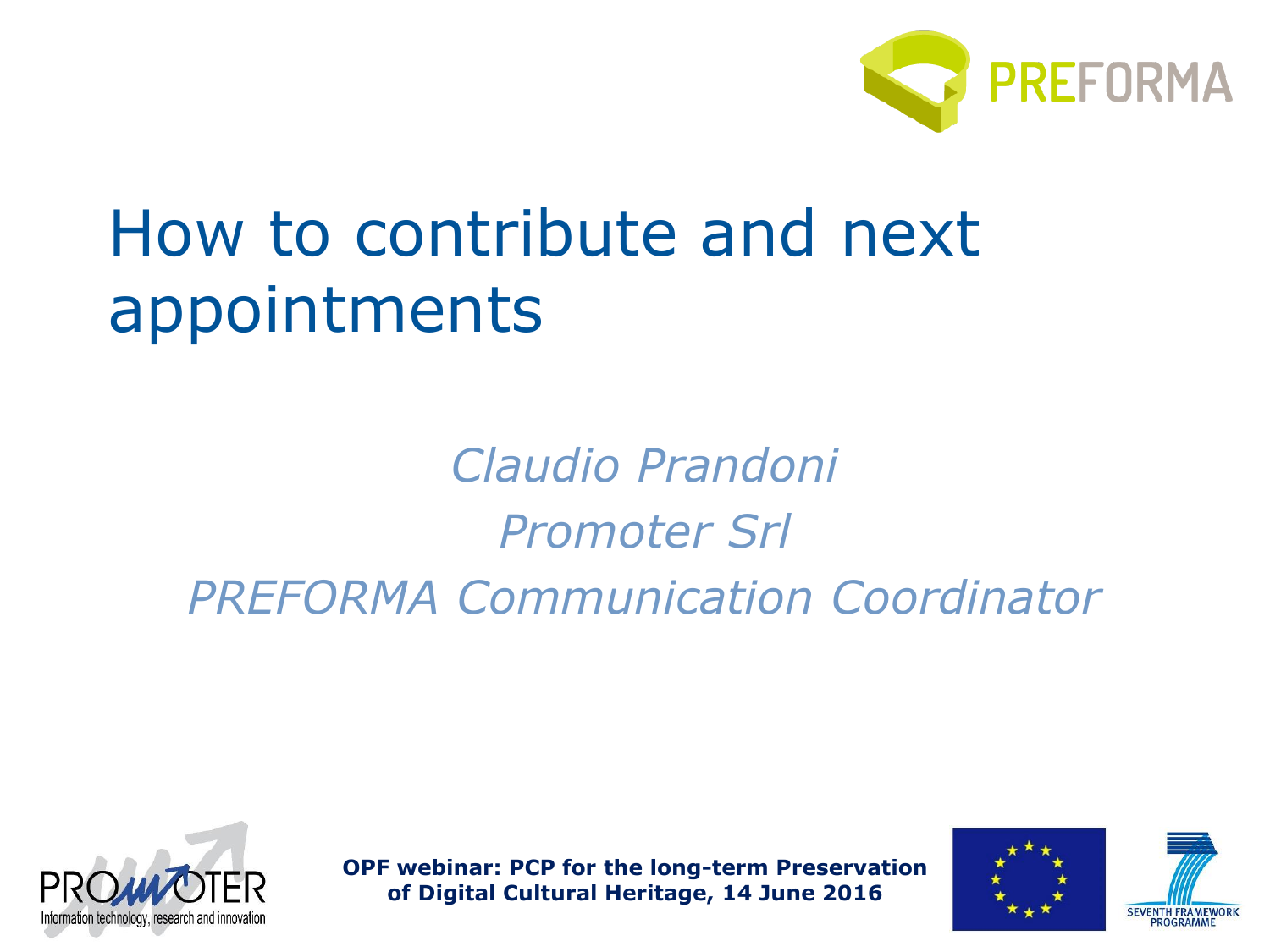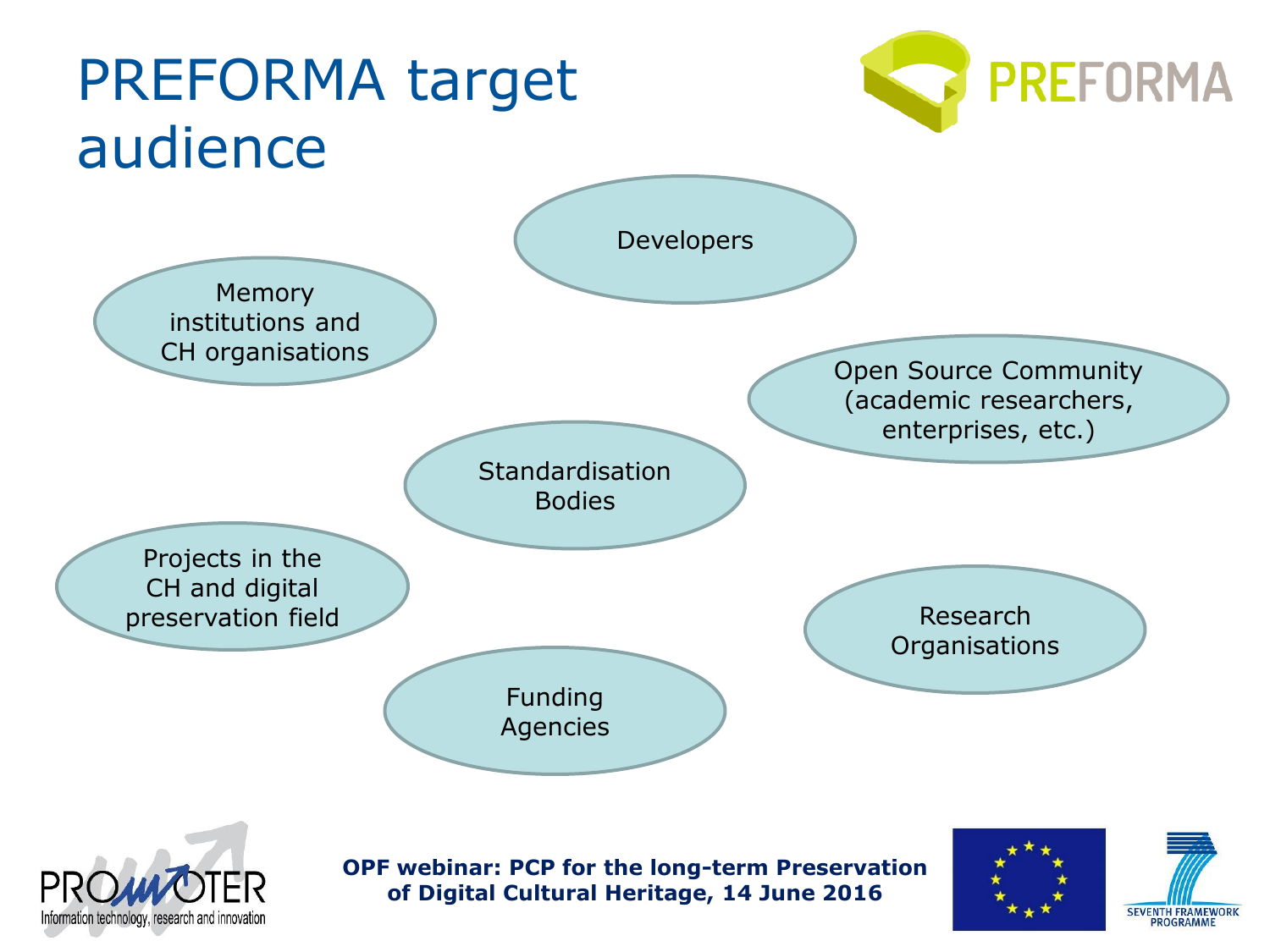## How content providers can contribute



- $\Box$  Cultural institutions and other content providers outside the PREFORMA Consortium can participate in the **refinement of the requirements** and in the **definition of the policies** to be checked
- $\Box$  They can contribute to improving the softwares by **providing datasets** used to test the prototypes, including both valid/conform files and corrupted files
- $\Box$  They can participate in the workshops and public events organised by the project, follow the project online, provide feedbacks ad comments on the project evolution, joining a long-lasting **community on common interest**





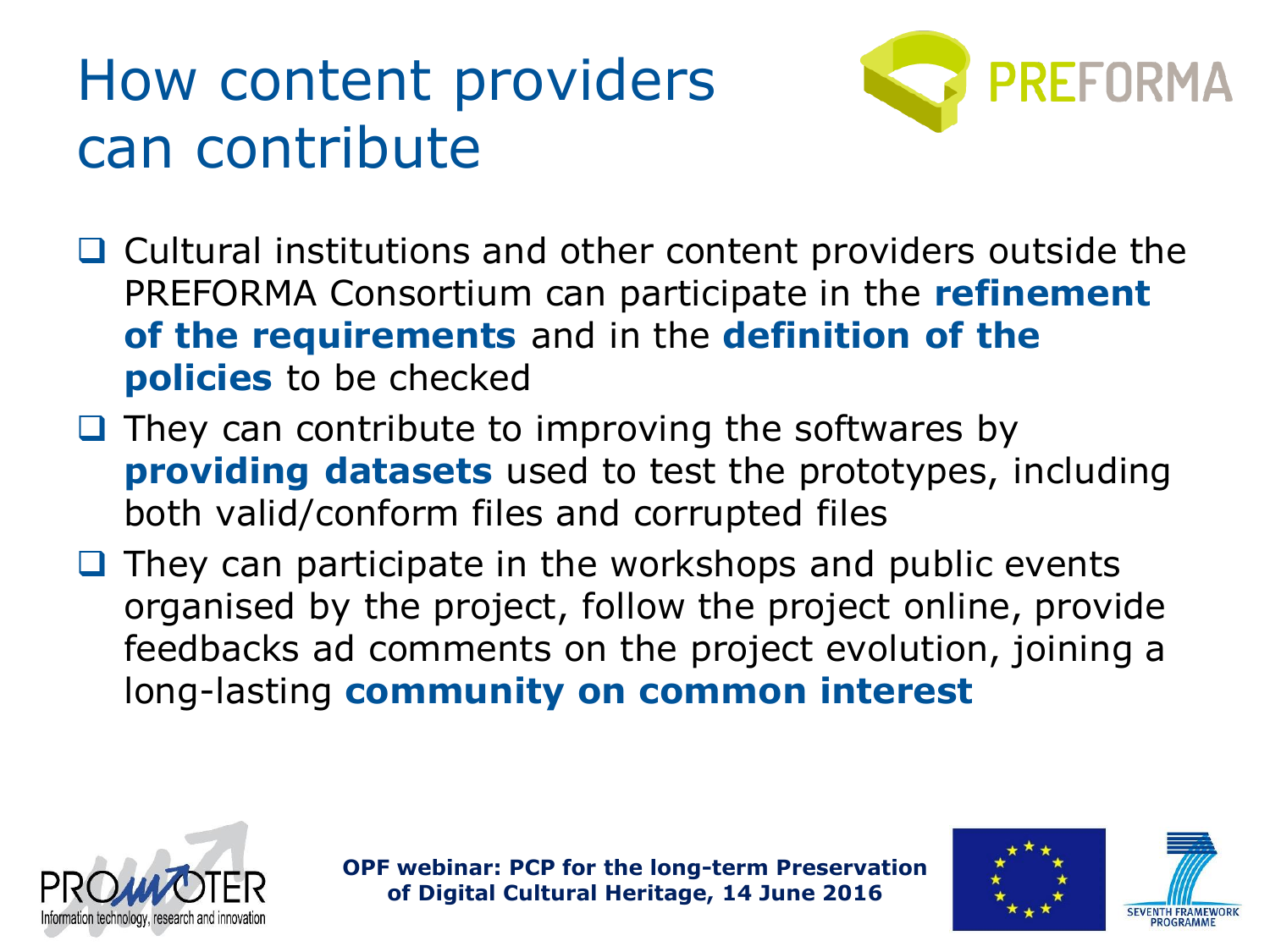# Join our network!



### 17 institutions are already contributing by providing test files

- Austrian Mediathek
- Austrian State Archives
- Centre for Libraries of the University of Padua
- DIGIBÍS S.L.
- Dublin city's public library and archive
- Flemish Institute for Archiving
- Fondazione Biblioteca Europea di Informazione e Cultura
- International Association of Sound and Audiovisual Archives
- National Archives of Andorra
- National Archives of Croatia
- NALIS Foundation
- National Archives of Denmark
- National Library of the Netherlands
- Onlus ICT Ad Duas Lauros
- Sabadell Historical Archives
- United Nations Mechanism for International Criminal Tribunals
- Wrocław University Library



### **Contact us** at [info@preforma-project.eu](mailto:info@preforma-project.eu)





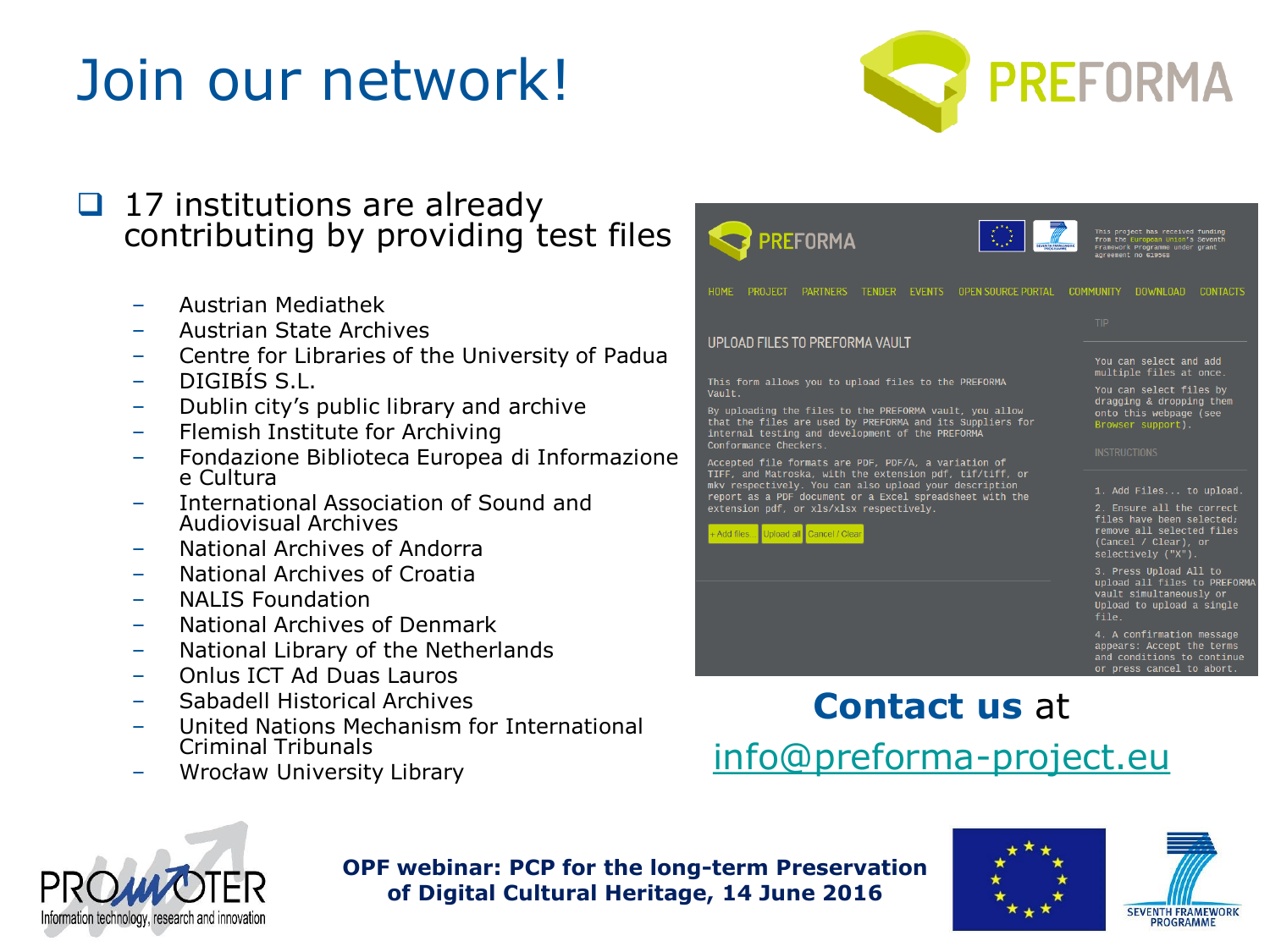## Test files



## **Training data**

To be used by the suppliers for training the software components during the prototyping phase

## **Test data**

To be used by the suppliers and by the PREFORMA partners for testing the software components during the prototyping and testing phases

### **Demonstration data**

To be used by suppliers, by the PREFORMA partners and by third parties for demonstrating and endorsing the PREFORMA solution





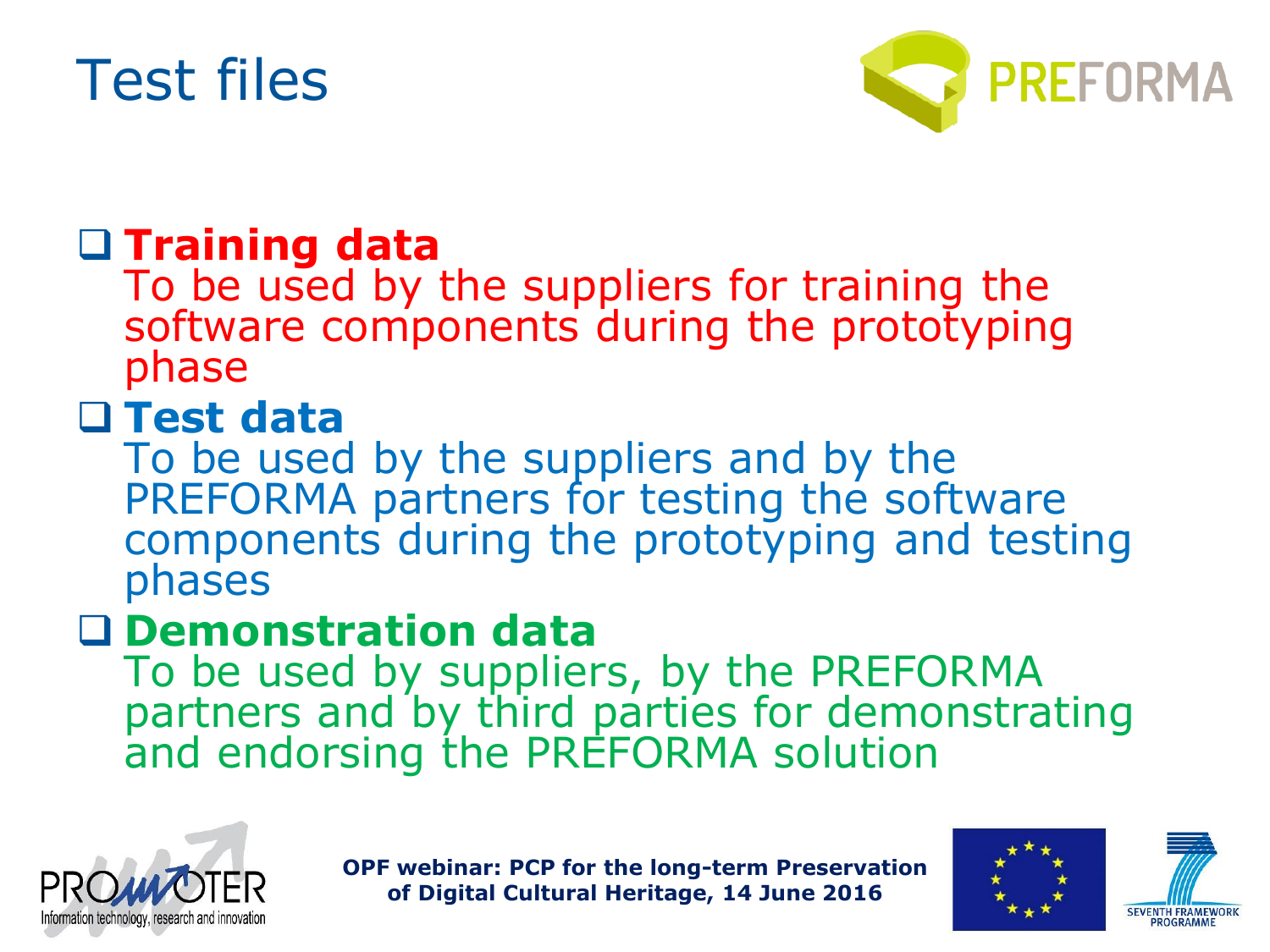### Open Source Portal [www.preforma-project.eu/open](http://www.preforma-project.eu/open-source-portal.html)source-portal.html **PREFORMA**

- **Unique access point** to all the open source projects
	- Latest downloads
	- Documentation
	- Sample files
	- Issue/bug trackers
	- Relevant links





**OPF webinar: PCP for the long-term Preservation of Digital Cultural Heritage, 14 June 2016**





**PREFORMA**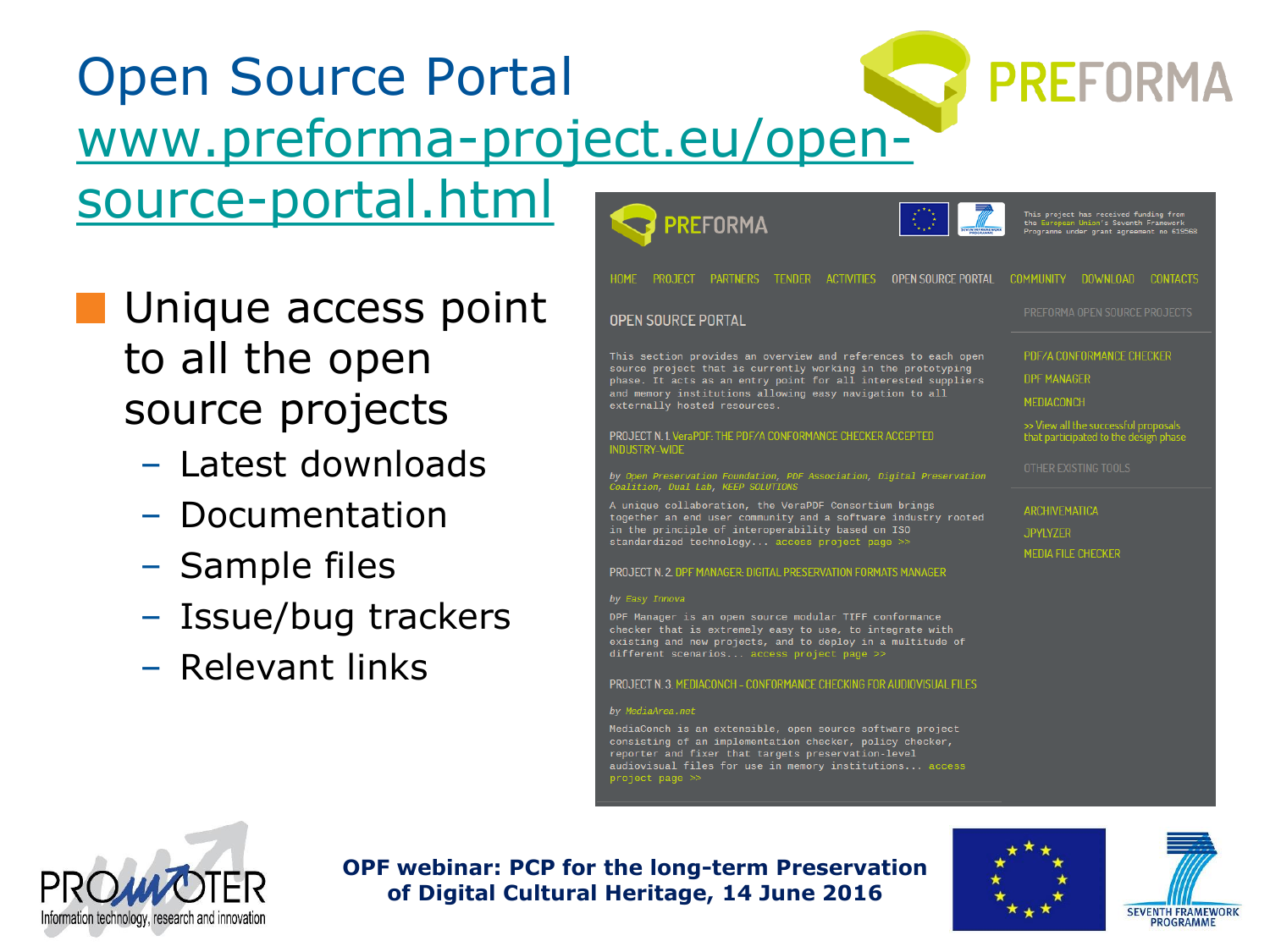



- **□ Supplier: veraPDF Consortium**
- □ Media file format: PDF/A
- [Link: http://preforma-project.eu/pdfa-conformance](http://preforma-project.eu/pdfa-conformance-checker.html)checker.html



All platforms: executable, source code: MPL zip, GPL zip, MPL gzip, GPL gzip







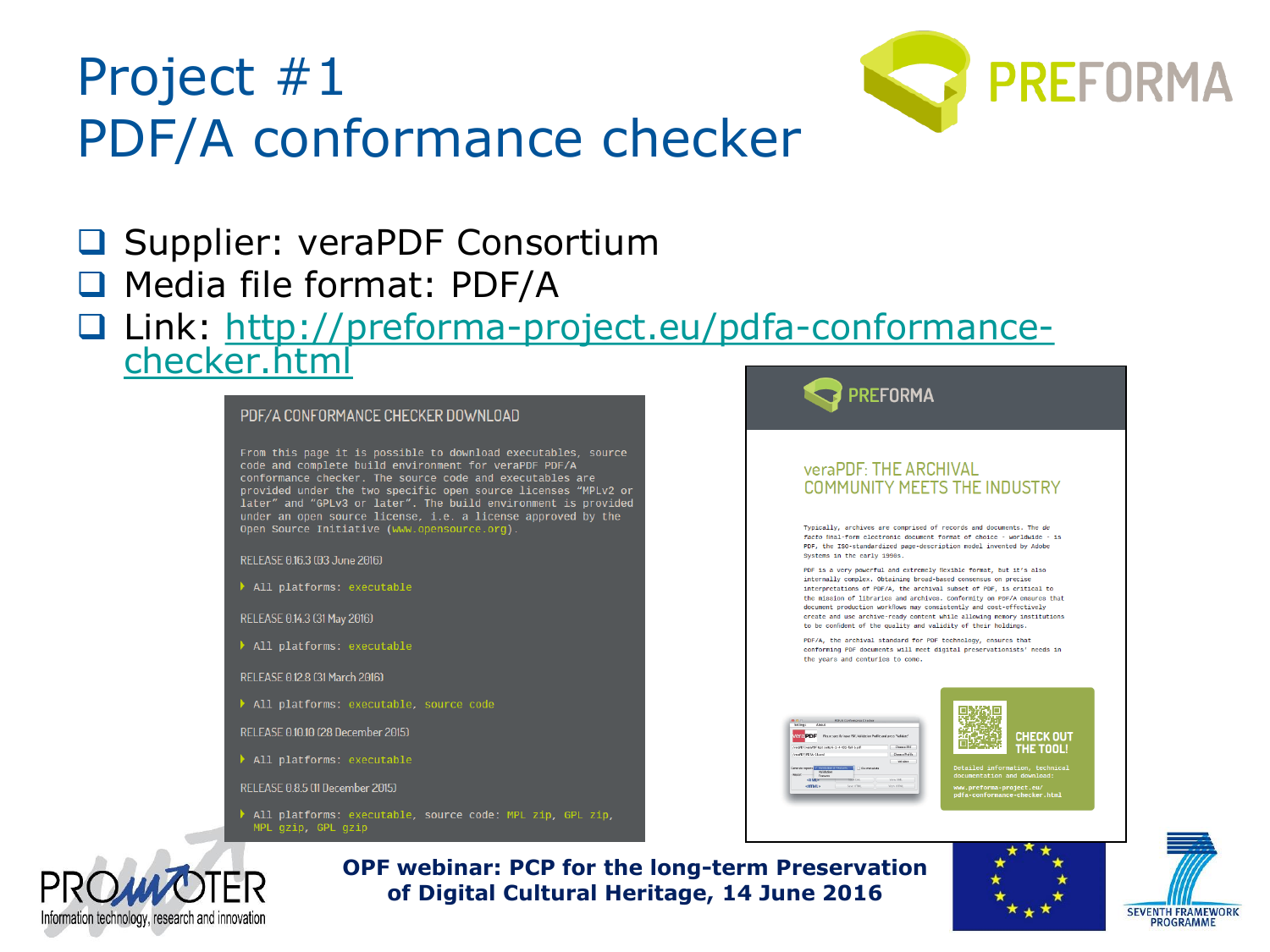## Project #2 DPF Manager



### **□** Supplier: Easy Innova Media file format: TIFF Link: <http://preforma-project.eu/dpf-manager.html>

#### **DPF MANAGER DOWNLOAD**

From this page it is possible to download executables, source code and complete build environment for DPF Manager conformance checker. The source code and executables are provided under the two specific open source licenses "MPLv2 or later" and "GPLv3 or later". The build environment is provided under an open source license, i.e. a license approved by the Open Source Initiative (www.opensource.org).

#### RELEASE 2.2 (30 May 2016)

- 
- Fedora: executable, source code, build environment
- MacOS: executable, source code, build environment
- ▶ OpenSuse: executable, source code, build environment
- Ubuntu: executable, source code, build environment
- ▶ Windows: executable, source code, build environment

#### RELEASE 2.1 (29 April 2016)

- 
- 
- MacOS: executable, source code, build environment
- OpenSuse: executable, source code, build environment
- Ubuntu: executable, source code, build environment
- Windows: executable, source code, build environment







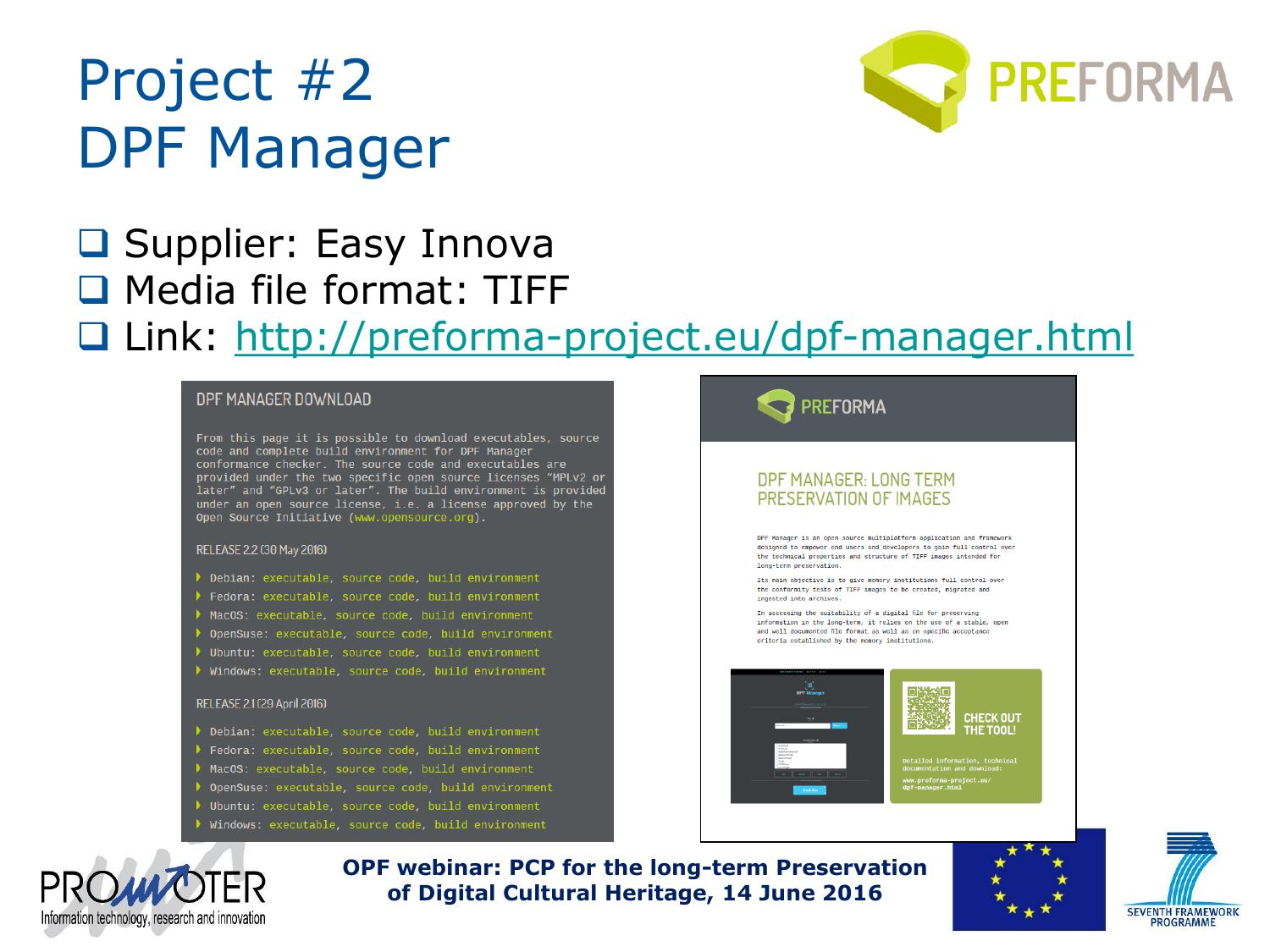## Project #3 MediaConch



### □ Supplier: MediaArea.net ■ Media file format: Matroska/FFv1/LPCM Link: <http://preforma-project.eu/mediaconch.html>

#### MEDIACONCH DOWNLOAD

From this page it is possible to download executables, source code and complete build environment for MediaConch conformance checker. The source code and executables are provided under the two specific open source licenses "MPLv2 or later" and "GPLv3 or later". The build environment is provided under an open source license, i.e. a license approved by the Open Source Initiative (www.opensource.org).

#### RELEASE 31 May 2016

- Debian: executable, source code, build environment
- Fedora: executable, source code, build environment
- MacOS: executable, source code, build environment
- OpenSuse: executable, source code, build environment
- Ubuntu: executable, source code, build environment
- Windows: executable, source code, build environment

#### RELEASE 29 April 2016

- Debian: executable, source code, build environment
- Fedora: executable, source code, build environment
- MacOS: executable, source code, build environment
- OpenSuse: executable, source code, build environment
- Ubuntu: executable, source code, build environment
- Windows: executable, source code, build environment







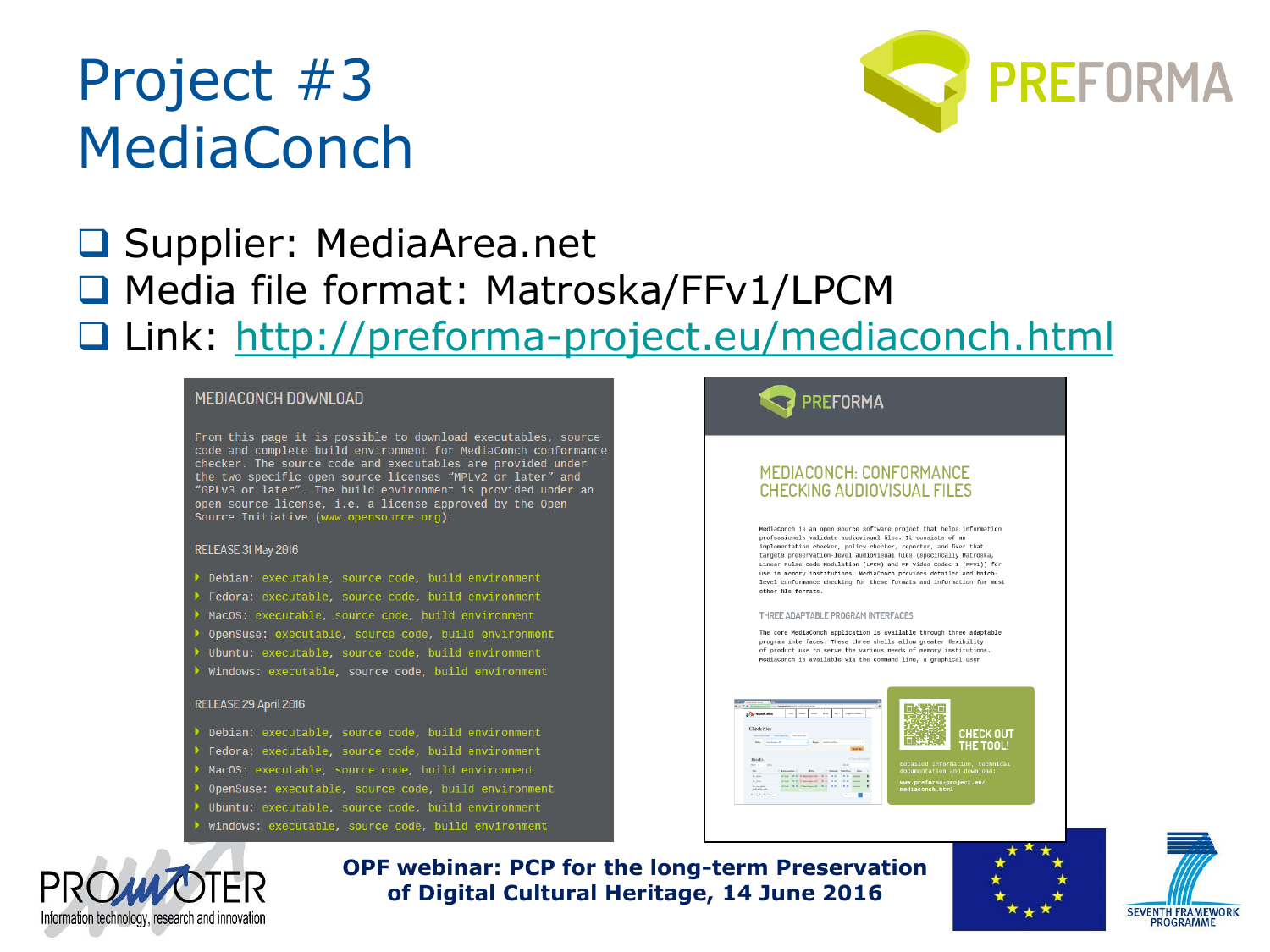# Cooperation with other projects



## **BenchmarkDP**

– Use shared methodologies and approaches to establish an objective frame of reference for the evaluation of the conformance checkers

## **Europeana Space**

– Integrate the conformance checkers in the Technical Space, a web based application for the development of applications and services based on digital cultural content

### **E-ARK**

– Use the PREFORMA tools in E-ARK pilot archival services

## **AppHub**

- Deploy the conformance checkers in the AppHub Store
- Evaluate and incorporate the code quality and OSS risk management best practices developed by the AppHub community





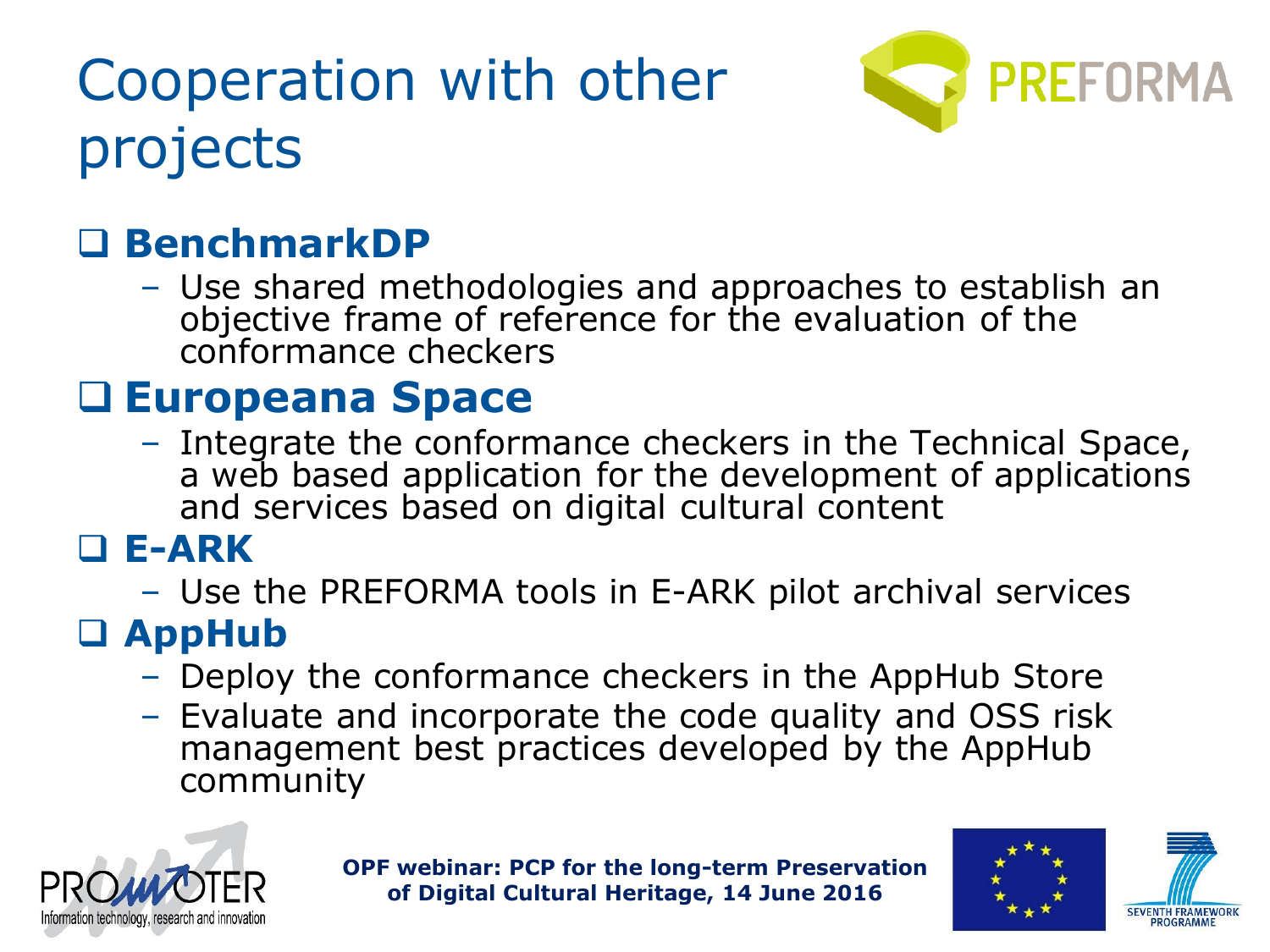# Cooperation with other institutions



■We are setting up test cases to integrate the conformance checkers and test them in real environments

- **Standardisation Forum in the Netherlands**  – PDF/A
- **Media Converting Centre**  TIFF
- **VIAA** AV





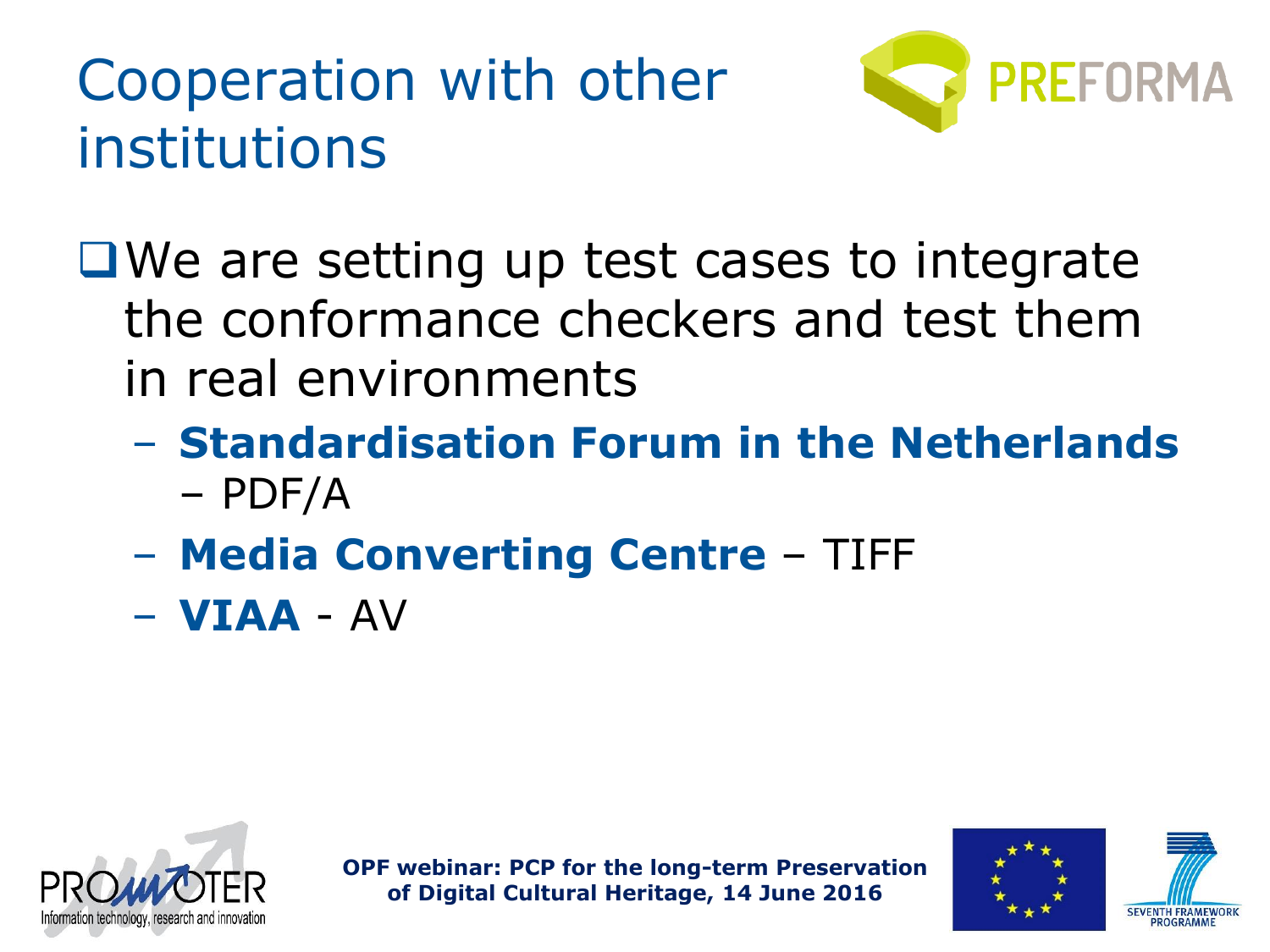# FORTHCOMING Call for Contributions



□ Help us in the **identification of the issues to be checked** by the conformance checkers for each media type targeted by PREFORMA

 $\Box$  Each issue will be modelled by a specific class during the evaluation phase and each document will be labelled as belonging to one or more class according to its characteristics, i.e. to the issues it suffers





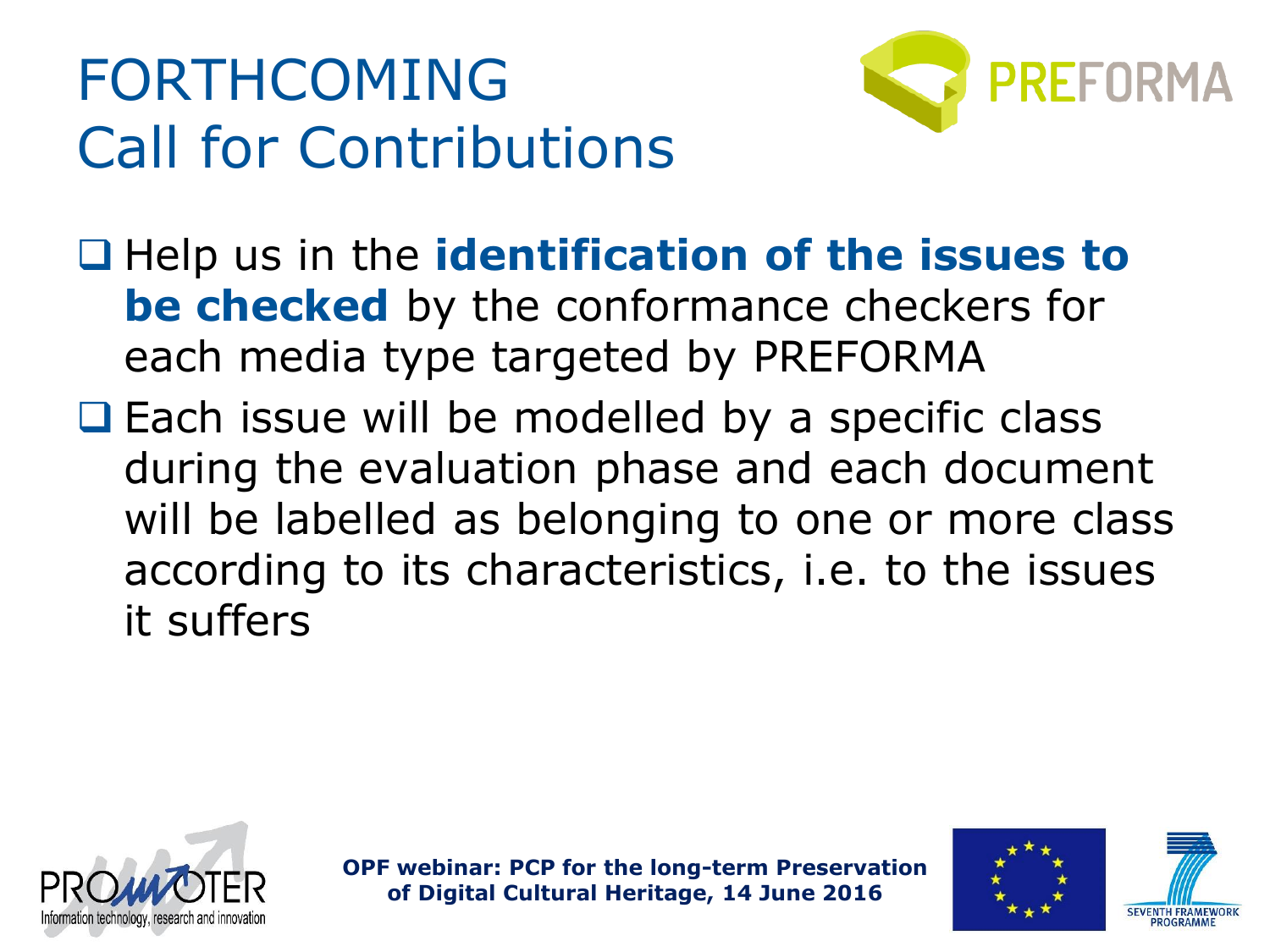# Next Appointment SAVE THE DATE



## **Experience Workshop**

Berlin, 23 November 2016

**Objectives**: demonstrate the use of the conformance checkers, involve other memory institutions in the testing phase and share the experience gained by PREFORMA memory institutions working with suppliers under R&D services agreements

More info soon at<http://experienceworkshop.preforma-project.eu/>